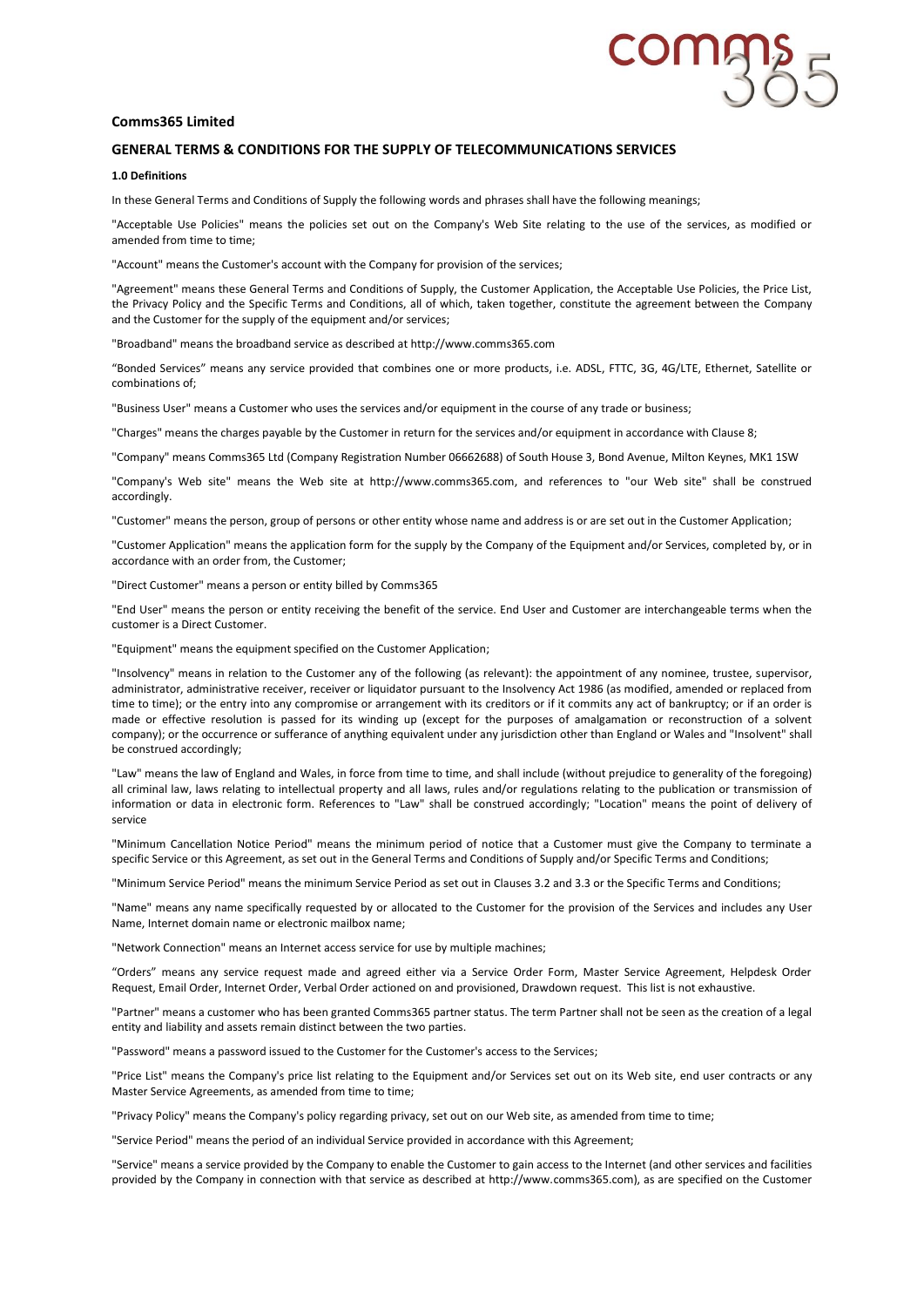Application, and described in the Company's literature at the date of completion of the Customer Application together with all services and/or facilities referred to in any Specific

Terms and Conditions; All references to "Services" shall be construed accordingly;

"Specific Terms and Conditions" means the Company's specific terms and conditions (if any) applicable to any part of the Services referred to on the Customer Application;

"us" or "we" means the Company, and references to "our" shall be construed accordingly;

"User Name" means any user name allocated to the Customer for access to the Services;

"you" means the Customer, and references to "your" shall be construed accordingly.

## **2.0 The Services**

2.1 We shall provide you with the Services and/or the Equipment subject to the terms of this Agreement and any relevant Orders.

2.2 You can place your order for Equipment and/or Services by telephoning our sales team on the number set out on our Web site, utilising a valid Helpdesk log-in, via a standard contract or Service Order or by any other means as determined and agreed by Comms365. 2.3 We shall not be obliged to provide the Services and/or Equipment to you unless and until;

(a) we have sent written notice to you (either by post, fax or e-mail) of our acceptance of the Customer Application; and (b) we have received any initial Charges due from you in respect of the Services and/or Equipment. Acceptance of the services and/or Equipment by you constitutes your automatic acceptance of the terms and conditions of this agreement.

2.4 We will provide you with transit and routing services for e-mail and general Internet access (if required). We will (in consideration of the Charges) deliver IP packets to the Customer network boundary only and will not be, or be held responsible for, the transit, routing and delivery of IP packets to individual workstations on the Customer network.

2.5 We will endeavour to ensure that the Services are of a high quality. In order to maintain the quality and safety of the services, and any other services which we provide to our customers, we may from time to time:

(a) Suspend, close down or restrict the whole or any part of the Services in order to carry out emergency or other repairs, maintenance and/or improvements or to prevent overload of the network or to preserve the safety, security or integrity of the Services and any Internet traffic conveyed (although we will give you as much notice as is reasonably practicable before doing so and will endeavour to carry out such works during the relevant scheduled maintenance periods as published by us); and/or

(b) Give you instructions on how to use the Services. You agree to comply with any instructions we may give you in accordance with this Clause.

(c) Limit the number of logins to 250 within any 24-hour period (either correct or incorrect) – this is to avoid any service impact on other customers due to excessive credential authentication. Alerts will be sent out to the provided email address on CommsPortal if this threshold has been exceeded. This will also protect any potential aggressive unauthorised access to services.

2.6 We will notify you as soon as possible if either we or our agents, employees, representatives or anyone else involved in providing the Services and/or the Equipment, require access to your premises, to install the Services and/or the Equipment or to carry out repairs, maintenance or upgrades. Where such notice is received by you, you agree to grant us and/or such other persons referred to, access to your premises. We will meet your reasonable requirements, and you agree to meet ours, concerning the safety of people on your premises.

2.7 We may make software available to you that enables you to use the Services. This software must not be copied or modified by you or anyone else unless allowed by Law. You undertake and agree that you will access the Services only via use of this software, or in an alternative way permitted by us, and you will not attempt to circumvent any security measures inherent in the Services. Where such software is owned by or licensed to us, we will, where possible, grant you a revocable, non-transferable, non-assignable, non-exclusive license to use it for the duration of the Agreement (or, if shorter the duration of any licence of the software to us). Where the use of such software by you requires you to enter a separate licence you agree to do so.

#### **3.0 Service Period**

3.1 We will activate the Services, as soon as possible following completion of the matters referred to in Clause 2.3 above.

3.2 Subject to Clause 3.3 or where otherwise specified in the Specific Terms and Conditions, and except where terminated or suspended in accordance with this Agreement, the Services will be provided for the Minimum Service Period from the date of activation.

3.3 Unless otherwise terminated or suspended in accordance with this Agreement or amended in the contract of supply, the following Services shall be provided for a Minimum Service Period of 12 months from the date of activation:

(a) ADSL 2+ (b) FTTC/P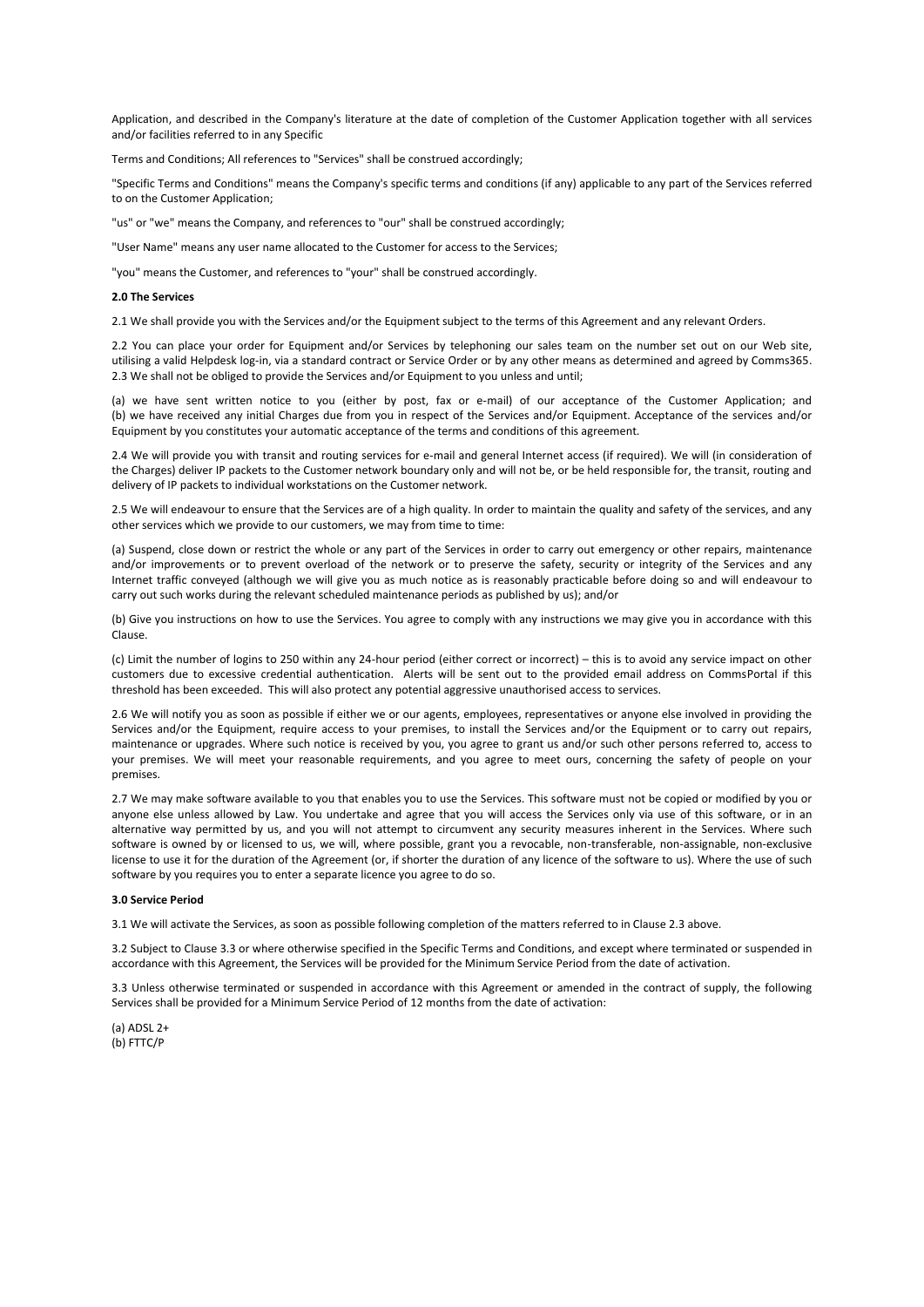3.4 On expiry of the periods referred to at Clauses 3.2 or 3.3 above (as appropriate) the services will, unless terminated on or before the date of such expiry, automatically renew until terminated pursuant to this Agreement.

Services such as:

- (a) Fixed IP SIMs
- (b) Continuum Bonded Services
- (c) Prism IA / SD-WAN
- (d) Ethernet
- (e) LPWAN

Will have variable Minimum Periods as defined in individual service orders. In the absence of a Service order or additional contract, these will have a minimum period of 24 months.

#### **4.0 Changes**

4.1 We aim to provide the Services for the relevant Service Period. However, we may have to modify, suspend, vary or discontinue the whole or any part of the Services (including, without limitation, any codes or access details or technical specifications associated with the services) and will endeavour to give you as much notice as is reasonably practicable if we need to do so.

4.2 We may have to change the terms and conditions of the Agreement. Where this is necessary we will publish details of all changes on http://www.comms365.com/ or communicate directly to you before they take effect.

4.3 We will endeavour to let you know about any change referred to in Clause 4.2 at least one month before it happens. However, if we need to make changes, as soon as possible, for regulatory or legal reasons, we may be unable to meet that timescale. In those circumstances, we will let you know about any changes as soon as we can.

4.4 If we have made a change to your significant disadvantage and you decide to terminate this Agreement early, you will not have to pay Charges in relation to the Services, for the remainder of the Minimum Cancellation Notice Period.

## **5.0 Conditions of Use**

5.1 You agree that you will promptly provide us with all information that we may reasonably require in order to provide the Services and perform all of our other obligations under this agreement.

5.2 You agree that you will be responsible for all use of the Services and (unless, we have agreed to supply it as part of the Equipment) for providing a computer, modem, and all additional equipment and/or services (including, without limitation, a telephone line, if required), and for obtaining any permits and/or licences which are necessary for connecting to, and accessing, the Services. You agree that you are responsible for complying with all terms and conditions (including, without limitation, terms of payment) relating to any telecommunications service which is required by you to access the Services.

5.3 You are responsible for ensuring that the Services and/or Equipment are used in accordance with the Agreement. If you breach the Agreement we may, in our sole discretion, either:

(a) suspend or terminate this Agreement and/or any of the Services without notice or refund;

- (b) make an additional charge; or
- (c) block access to any part of the Services.

5.4 If, while using the Services, you discover that another person is using the Services, and failing to do so in accordance with the Agreement, you must inform us immediately.

5.5 You agree that you will, at all times and for whatever purpose, use the Services and/or the equipment in compliance with all Laws.

5.6 In addition to Clause 5.5, you agree that you will not use, and will take all necessary precautions to ensure that nobody else uses, the Services and/or the Equipment:

(a) fraudulently or in connection with any criminal offence;

(b) to send, knowingly receive, upload, download, or use any material which is offensive, abusive, indecent, defamatory, obscene or menacing, or in breach of copyright, confidence, privacy or any other rights;

(c) to cause annoyance, inconvenience or anxiety;

(d) to "spam" or to send or provide unsolicited advertising or promotional material or, knowingly to receive responses to any spam, unsolicited advertising or promotional material sent or provided by any third party;

(e) in any way which, in our opinion, is or is likely to be detrimental to the provision of services to you or any of our customers, or to our business and/or reputation;

(f) in contravention of any licences or third party rights, or in contravention of our Acceptable Use Policies; or

(g) in a way that does not comply with any instructions provided to you;

5.7 You may use the Services to link to other networks world-wide, provided that you comply, at all times, with any policies and/or terms and conditions imposed by the operators of such other networks.

5.8 Except where otherwise provided in any Specific Terms and Conditions: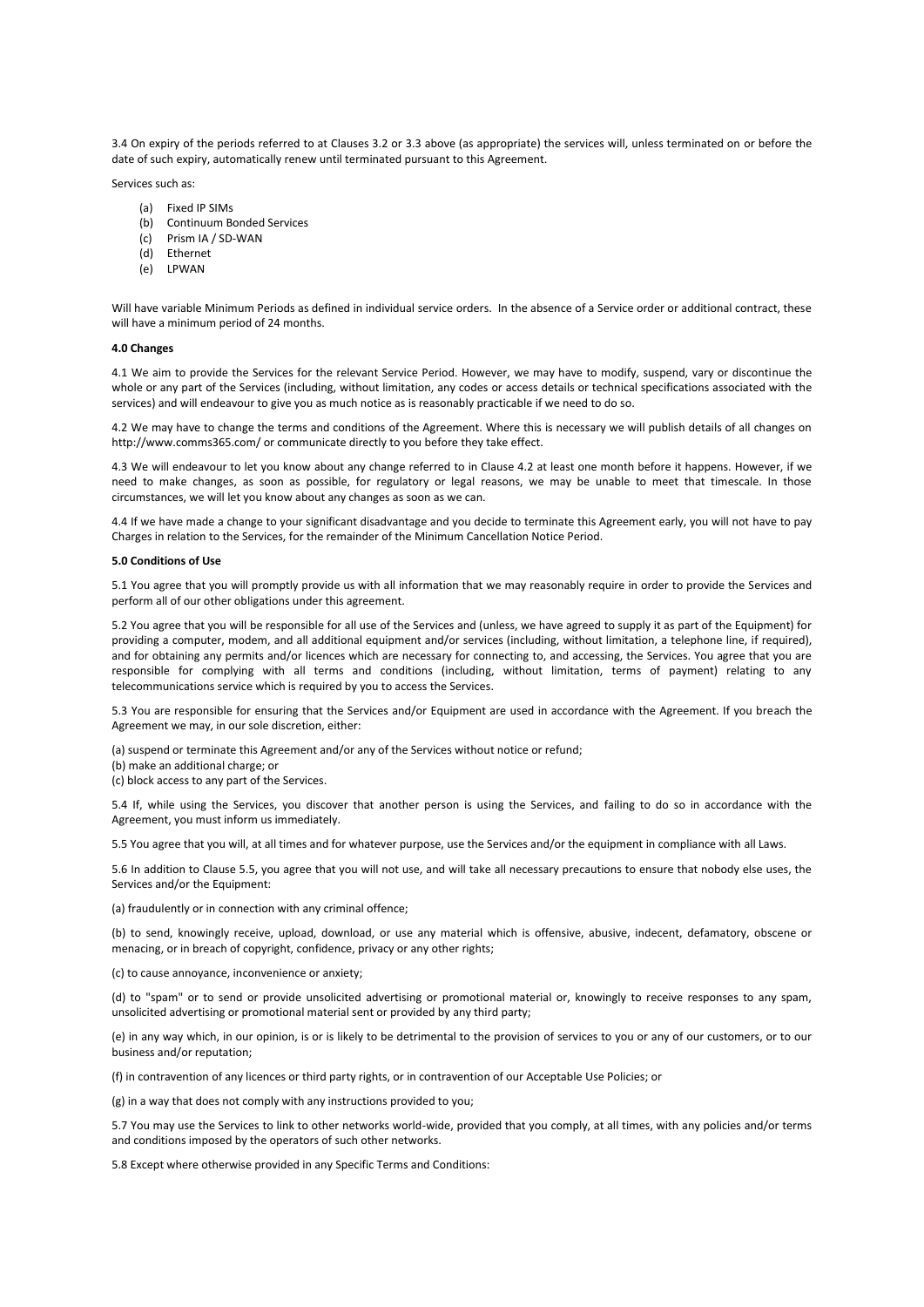(a) your Account may only be used to gain access to the Internet by either:

(i) a single person, from up to two Locations at different times; or

(ii) more than one person from a single computer

(b) your Account may not be used by more than one person dialling in from different locations but using the same User Name; and

(c) we cannot allow any form of network access through a single user dial-in account.

5.9 You agree that you will not perform or allow anyone else to perform any unauthorised IP or Port multicasting, spoofing, broadcasting, vectoring, filtering translation or routing.

#### 5.10 You agree to:

(a) keep any records of your User Name(s) and/or Password(s) in separate places and take all necessary steps to ensure their security; (b) keep your User Name(s) and/or Password(s) private and confidential and ensure, at all times, that it (or they) do not become known to anyone else.

5.11 You agree that you will notify us immediately if you become aware of any change in circumstances which may lead you to believe that your User Name(s) and/or Password(s) have become known to anyone else.

5.12 You agree that we may, from time to time, and, where possible, on giving you reasonable notice, suspend and/or change your User Name(s) and/or Password(s). You also agree that you will not change or attempt to change your User Name at any time.

5.13 Any managed hardware, and/or routers, which you purchase from us, will be tested by us and configured to meet your basic network and Internet specifications. We cannot support any alterations to the configuration of such equipment and any such alterations will invalidate our support obligation (if any) relating to such Equipment.

5.14 Title to any Equipment, which we have agreed to sell to you will remain with us unless and until you have paid all sums due to us in respect of such Equipment.

5.15 Any fault with the Services and/or the Equipment, which you detect must be reported to us as soon as possible either:-

(a) by telephone on 01234 865880;

(b) by e-mail sent to us at: support@comms365.com ;

(c) to such other telephone number or email address or at such other Web site as we may notify to you from time to time for this purpose.

5.16 You agree that we may, at any time, scan any IP addresses allocated to you for anything which may affect the security of the Services (including open relays and/or open proxies or equivalent).

5.17 If, as part of the Services, you are provided with Web space to enable you to upload your own Web sites:

(a) You are responsible for (and will hold us harmless against) any and all costs, claims, losses, expenses, damages, awards, proceedings, demands and other liabilities (howsoever arising) in connection with any material that either you or anyone else puts on your Web site(s); and

(b) Your contact details must be clearly visible on your Web site(s) and updated as soon as possible after any change

#### **6.0 Names**

6.1 In the event that we provide you with domain name services, the following provisions will apply:

(a) You confirm that you are the owner of, and/or that you have full rights to use, any trade (or other) name or mark, or any Name, requested by or allocated to you.

(b) We cannot guarantee that any Name requested by you will be available or approved for use.

(c) If we have reasonable grounds to believe that the use by you of any Name is or would be in breach of Clause 6.1 above, we may refuse to allocate or cease to provide you with the name, and ask you to choose a replacement.

(d) Internet domain names are registered and/or provided to you in accordance with all terms and conditions issued by the regulatory body responsible for the maintenance of such domain names including, but not limited to, Nominet, Network Solutions and OpenSRS, copies of whose terms and conditions are available at:

(i) http://www.nominet.org.uk/nominet-terms ; and

(ii) http://www.networksolutions.com/en\_US/legal/static-service-agreement.jhtml ;

(iii) http://resellers.tucows.com/contracts/

6.2 You agree that all static IP addresses are allocated to you on a rental only basis and will remain our property at all times.

## **7.0 Intellectual Property Rights**

7.1 If, in our opinion, the display of any material or information, provided by you, is or would be in breach of any rights (including intellectual property rights) in that material or information, we may refuse or terminate such display.

7.2 You agree that, all copying, redistribution or publication of any material or information subject to any rights (including intellectual property rights) of a third party will be carried out by you (or on your behalf) in accordance with all relevant laws.

### **8.0 Charges**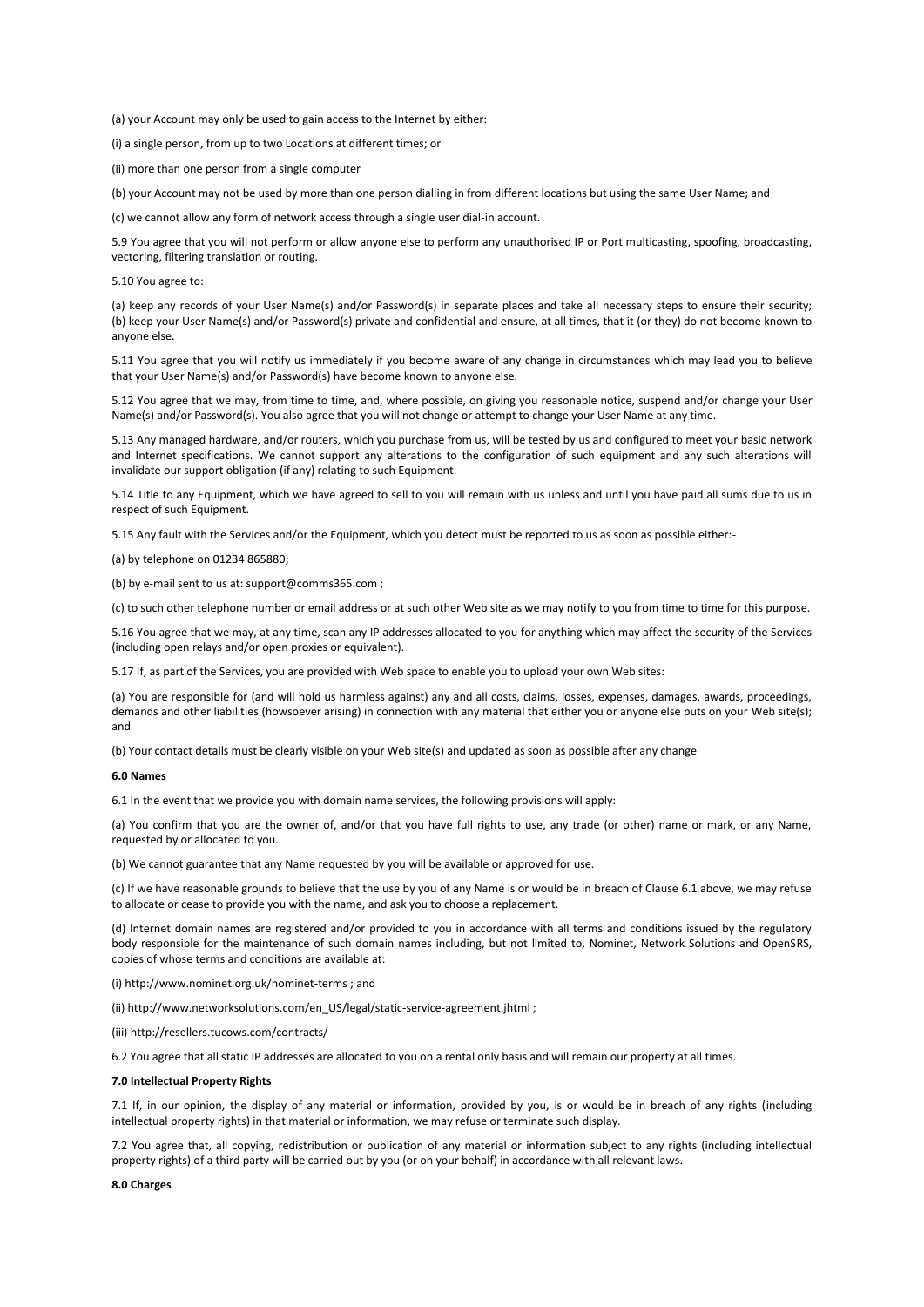8.1 Except as otherwise provided in the Agreement, all Charges and other sums due from you in respect of the Services and/or Equipment shall be set out in the Price List and/or the Customer Application and/or the invoice relating to such equipment and/or Services.

8.2 You shall pay the Charges (without any set off or deduction of any kind) on either a monthly, quarterly or annual basis as stated in the Customer Application and/or the Price List and/or the invoice referred to at Clause 8.1 above.

8.3 All amounts payable by you in accordance with the Agreement shall be exclusive of Value Added Tax ("VAT"), or any other applicable tax or duty, which shall be payable in addition to all such amounts due from you.

8.4 Where you are a Business User, with a 30 day credit account, we will send you a VAT invoice following completion of the provision of the Services. Where you are a Business User with no credit facility, we will send you a VAT receipt following receipt by us of your payment. Where you are not a Business User, a payment receipt will be sent to you upon your written request.

8.5 You agree that you will notify us as soon as possible of any change in your credit/debit card or bank account details. Should you terminate the Services in accordance with this Agreement, it is your responsibility to terminate any standing order with your bank.

8.6 If you use the Services and/or Equipment otherwise than in the course of a business, trade, profession or occupation, we may increase the amount payable by you for Services and/or Equipment by giving you one month's notice in writing. If you are a Business User, we may increase the amount payable by you for any Services and/or equipment by giving you 14 days notice in writing.

8.7 Overuse charges – you will be provided with a download limit per month according to the contract you sign up for. If you repeatedly go over the limit, you will be charged £1.50 per GB you go over the limit (Fixed Broadband) or whatever the over usage charges are for the service you are taking. (Overusage on 3G and 4G is considerably more expensive than ADSL or FTTC) If the limit is constantly exceeded you may be asked to sign up to a different tariff plan more suited to your usage requirements.

8.8 Usage of any part of the service constitutes acceptance of these terms and conditions or any other terms and conditions that apply to the particular service being provided. All services have a minimum contract term and varies between product set. Cancellation within the minimum term will result in the balance of the service charge becoming immediately payable.

## **9.0 Liability**

9.1 You agree that, in view of their nature, your use of the Services is at your sole risk. Whilst we will endeavour to ensure that the Services are of a high quality, neither we nor any of our agents, contractors, licensees, employees or information providers involved in providing the Services, give any guarantee that the Services will be uninterrupted or free from error. Where necessary for commercial, technical or other reasons:

(a) a network or service provider connected to the Services may suspend or terminate its connection to the Services; and (b) the Services may suspend or terminate their connection to another network or service provider.

9.2 You agree that any such suspension or termination referred to above will not constitute a breach by us of the Agreement and that the Services are provided on an "as is" basis without guarantee of any kind.

9.3 You further agree that we will not be held liable for any costs, expenses, losses, damages or other liabilities (howsoever arising) which you may incur as a result of a suspension of the Services in accordance with Clause 2.5(a) above.

9.4 You acknowledge that the Internet is separate from the Services and that use of the Internet is at your own risk and subject to any applicable Laws. We have no responsibility for any goods, services, information, software, or other materials which you may obtain from a third party when using the Internet.

9.5 You also acknowledge that we may exercise editorial control over the content of our servers, but that we do not have the resources to ensure, nor are we capable of checking, the full content of our servers at all times. Neither we, nor any of our agents, contractors, licensees, employees and information providers, involved in providing the Services, are able to control the content of the Internet. You, therefore, agree that we shall not be held responsible for the publication, transmission or reception of any defamatory material or information of any kind, other than information which is inserted by us. You specifically acknowledge that we have given no warranties as to the quality, content or accuracy of information received through, or as a result of the use of, the Services.

9.6 You agree and acknowledge:

(a) that you are in a better position than us to foresee and evaluate any potential damage or loss which you may suffer in connection with the Equipment and/or the Services and/or any other service provided to you under the Agreement;

(b) that we cannot adequately insure our potential liability to you; and

(c) that the sums payable by you under the Agreement have been calculated on the basis that we shall exclude liability in accordance with the Agreement.

9.7 In no circumstances whatsoever will we be liable to you (whether in contract, or for breach of duty, or negligence or otherwise) for any indirect, incidental or special loss or damage or any loss of business or of contracts, profit, opportunity, goodwill, reputation, or anticipated savings, or for any loss or corruption of data which arises out of or in connection with any use of, or inability to use, the Services and/or the Equipment.

#### 9.8 In any event:

(a) Our liability to you for any failure of the Services or other event in any Minimum Cancellation Notice Period shall not exceed the Charges payable in respect of such Minimum Cancellation Notice Period. (b) Our aggregate liability to you of any sort (including for breach of contract and negligence) in connection with this Agreement shall not exceed the amount of Charges paid by you to us in accordance with this Agreement.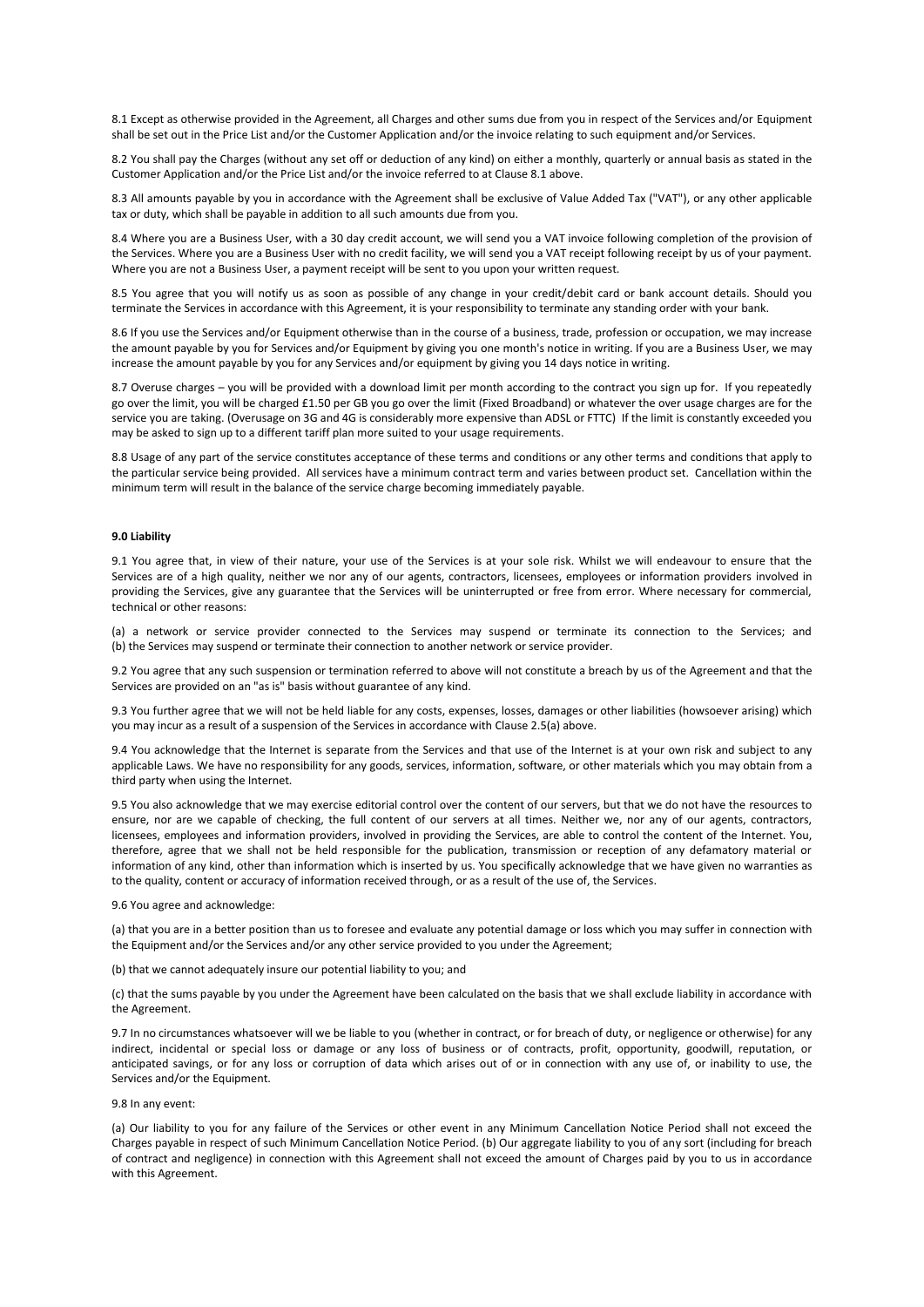9.9 Nothing in this Agreement will limit our liability under Part I of the Consumer Protection Act 1987 or for death or personal injury caused by our negligence.

## **10. Your Responsibilities**

10.1 You agree that you will be responsible for and hold us and our agents, contractors, licensees, employees and information providers, involved in providing the Services and/or Equipment, harmless from and against any and all losses, claims, damages, costs, demands, expenses and other liabilities which we suffer as a result of any breach by you of the terms of this Agreement, and from and against any claim brought by a third party alleging that the use of the Services and/or the Equipment, by you or under your Account, has infringed any intellectual property or other right of any kind, or any applicable legislation or regulation (whether international or domestic) but excluding any liability which we face as a result of criminal prosecution.

10.2 You agree to pay all costs, damages, awards, fees (including legal fees), judgements and other sums awarded against, or agreed to be paid by, us in relation to such claims referred to at Clause 10.1 above. You further agree that you will, as soon as possible, notify us of, and forward to us all correspondence received by you in relation to, such claims.

10.3 You also agree that we shall have full authority to defend, compromise or settle such claims referred to at Clause 10.2 above, and that you will, at your expense, provide us with all reasonable assistance necessary to defend such claims.

10.4 You agree that you are entirely responsible for any form of automated dialling system which you have set up (including, but not limited to, the reliability of such system and any call costs which may be incurred as a result of its use).

10.5 You agree that the configuration of your internal network remains your responsibility. Any interruption to the Services resulting from such configuration shall not be regarded as an interruption in or suspension of the provision by us of the Services.

10.6 You agree that any equipment connected to or used with the Services will bear the European Consumer Equipment Standards "CE" mark. You will be responsible for ensuring that all such equipment is technically compatible with the Services and is used in compliance with all relevant instructions and safety and security procedures.

## **11. Suspension and Termination**

11.1 You agree that we may suspend or terminate the Services and/or your Account and/or terminate the Agreement at any time, without prior notice or refund to you, and without affecting any of our accrued rights or claims, either:

(a) where we reasonably believe that the Services are being used in breach of Clauses 5.5, 5.6 or 5.9;

(b) for non-payment (when due) of the Charges or any other sum due from you under the Agreement or any other agreement with us;

(c) for any other material breach of the Agreement by you;

(d) where you have breached the Agreement in any other way on three or more occasions; or

(e) where you are or you become Insolvent or suffer any distress or execution or other legal process to be levied or enforced or sued upon or against any part of your property, assets or revenue and which is not discharged or stayed within 7 days, or you cease or threaten to cease to carry on business. You also agree that where this Agreement or your Account is terminated for any reason the Services will automatically terminate.

(f) "where, at any time, an agreed method of payment is unavailable for collection under this agreement."

11.2 If your communications network does not conform to the standards set out in Clause 5.6, to either our or any of our other customers' detriment we may, without prejudice to our other rights under Clauses 5.3 and 11.1, suspend your access to the Services until you have given a suitable undertaking as to use.

11.3 You acknowledge and agree that our resources, used in providing the Services, are limited and that any reckless or wasteful use of the Services by you may affect those resources and the services provided to our other customers. You agree that we may suspend or terminate your access to the Services where we decide, acting reasonably, that you are using the Services in a reckless or wasteful manner.

11.4 You agree that, notwithstanding the provisions of Clauses 3 and 11.1 (but without affecting our other rights to terminate under this Agreement), we may terminate all or any of the Services at any time, on 14 days notice, and on repayment to you of a proportion of the Charges which reflects the period agreed for provision of the Service(s) which has yet to expire at the point of termination. Any refund that is due to you, will be made by us following the cancellation of the Service(s), and will be made direct to your credit card or bank account (notified to us for this purpose) by BACS transfer. Should you fail to provide suitable bank or credit card details to allow a refund to be made, you will lose the right to such refund.

11.5 Any suspension of the Services by us in accordance with this Agreement will not constitute a termination of the Agreement and we may require you to pay a reconnection fee to recommence the Services together with the relevant Charges.

11.6 You may terminate all or any of the Services, at any time after the Minimum Service Period, subject to the Minimum Cancellation Notice Period. Should you wish to terminate a Service in accordance with this Clause, you must, give written notice to us in accordance with Clause 16. Where you terminate within the Minimum Service Period you will be liable to pay the Charges due in respect of that Minimum Service Period.

11.7 We may terminate all or any of the Services by notice equal to the Minimum Cancellation Notice Period (to expire at any time on or after the Minimum Service Period) without our incurring any liability.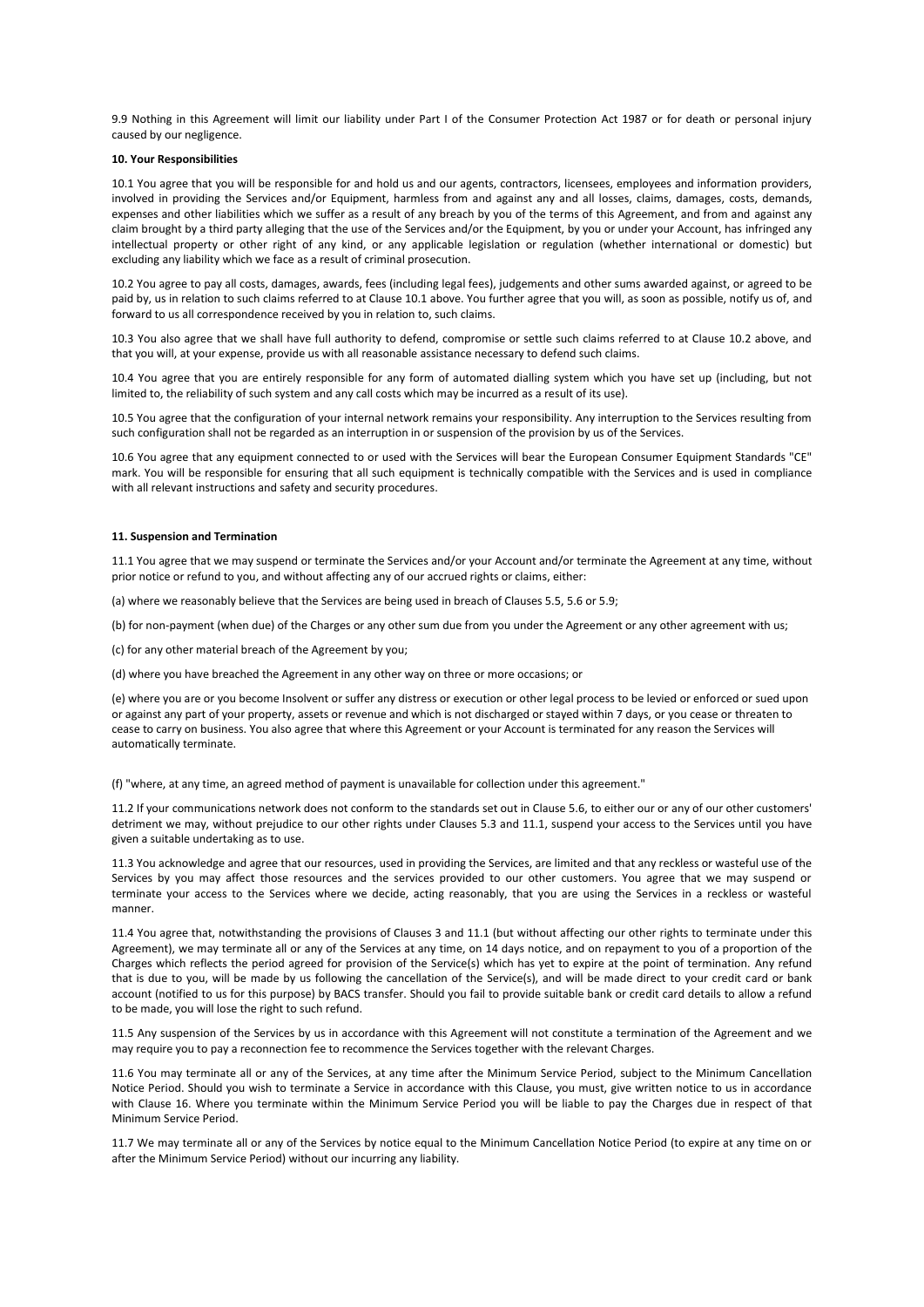11.8 Unless otherwise stated in any Specific Terms and Conditions relating to certain services, the Minimum Cancellation Notice Period is 30 days (to expire at any time on or after the Minimum Service Period).

### **12. Assignment**

12.1 We may transfer, assign or sub-contract the whole or any part of our rights and obligations under the Agreement. You agree that you will not assign, sub-contract, sell, transfer, lease, licence or charge by way of security any of your rights or obligations under the Agreement. Breach of this restriction in any way (whether successful or not), will result in your Account being terminated.

#### **13. Personal Data**

13.1 You agree that both we and our employees may hold all names and other information in the Customer Application, in a computerised database. You agree that such data may be processed and may, in certain circumstances, be supplied to and processed by our suppliers, to enable the provision and maintenance of the Equipment and/or Services.

13.2 If you request an IP assignment of eight or more real IP addresses we may add your contact details to the Reseaux IP Europeans database.

13.3 You acknowledge that we may, from time to time, be required under regulations and/or legislation to co-operate with and/or disclose data to, government or other bodies and/or authorities.

#### **14. Force Majeure**

14.1 You agree that we shall not be liable for any and all losses, (including loss of data) damages, costs, claims and other liabilities which arise as a result of any delay or interruption in, or any non-delivery, or missed delivery or failure of the Equipment and/or Services due to circumstances beyond our or any of our suppliers' reasonable control (including, but not limited to, fire, lightning, explosion, war, disorder, flood, industrial dispute, sabotage, weather conditions or acts of local or central Government or other competent authorities).

14.2 Should any event, referred to at Clause 14.1 above, continue for more than 90 days, then either we or you may terminate the Agreement forthwith.

#### **15. Waiver**

15.1 Neither failure nor delay by either you or us in exercising any of your or our rights under the Agreement shall amount to a waiver of any such right, or operate so as to bar the exercise or enforcement of such right at any time in the future.

#### **16. Notices**

16.1 You agree to keep the contact details which you have provided to us up to date. Any notice or other information to be served by us on you in accordance with this Agreement will be validly sent if in writing and sent by either e-mail or first class post to your last known email or postal address. Any notice sent by first class post will be deemed served two days after posting. Any notice sent by e-mail will be deemed served on the day that it is sent.

16.2 Any notice to be served on us must be in writing and sent either by pre-paid first class post to our registered office or to such other address as may be specified by us to you for this purpose from time to time. Any notice sent in accordance with this sub-clause will only be deemed served if and when you have received a written acknowledgement from us.

#### **17. General**

17.1 This Agreement represents the entire agreement and understanding between you and us with regard to the supply of the Equipment and/or Services, to the exclusion of all prior agreements, arrangements and understandings. The Agreement contains express promises and obligations on our part. You agree that any other term which might be implied or incorporated into the Agreement, by statute, at common law or otherwise, is excluded, to the fullest extent permitted by law.

17.2 You acknowledge and agree that in entering into the Agreement you have not relied upon any oral or written representation, statement or understanding (whether negligently or innocently made) by any of our employees, agents, sub-contractors or representatives other than as expressly set out in the Agreement.

17.3 You further acknowledge and agree that you will have no remedy in respect of any untrue representation innocently or negligently made by us or any of our employees, agents, sub-contractors or representatives prior to entering into the Agreement upon which you may claim to have relied in entering into the Agreement whether such representation was made orally or in writing.

17.4 The only remedy available to you for a breach by us of the Agreement shall be for breach of contract under the terms of the Agreement.

17.5 Nothing in the Agreement shall exclude or limit our liability for fraudulent misrepresentation.

17.6 The Agreement shall be governed by and construed in accordance with the laws of England and Wales and you agree to submit to the exclusive jurisdiction of the Courts of England and Wales. In the event that the Agreement is translated into any other language, the English language version shall prevail.

17.7 If any provision, clause or sub-clause of the Agreement is held by any competent authority to be void, voidable, illegal, invalid or otherwise unenforceable, but would be valid and/or enforceable if any part of such provision, clause or sub-clause were deleted or modified, then that provision, clause or sub-clause shall apply with such deletion or modification as may be necessary to make it valid and/or enforceable.